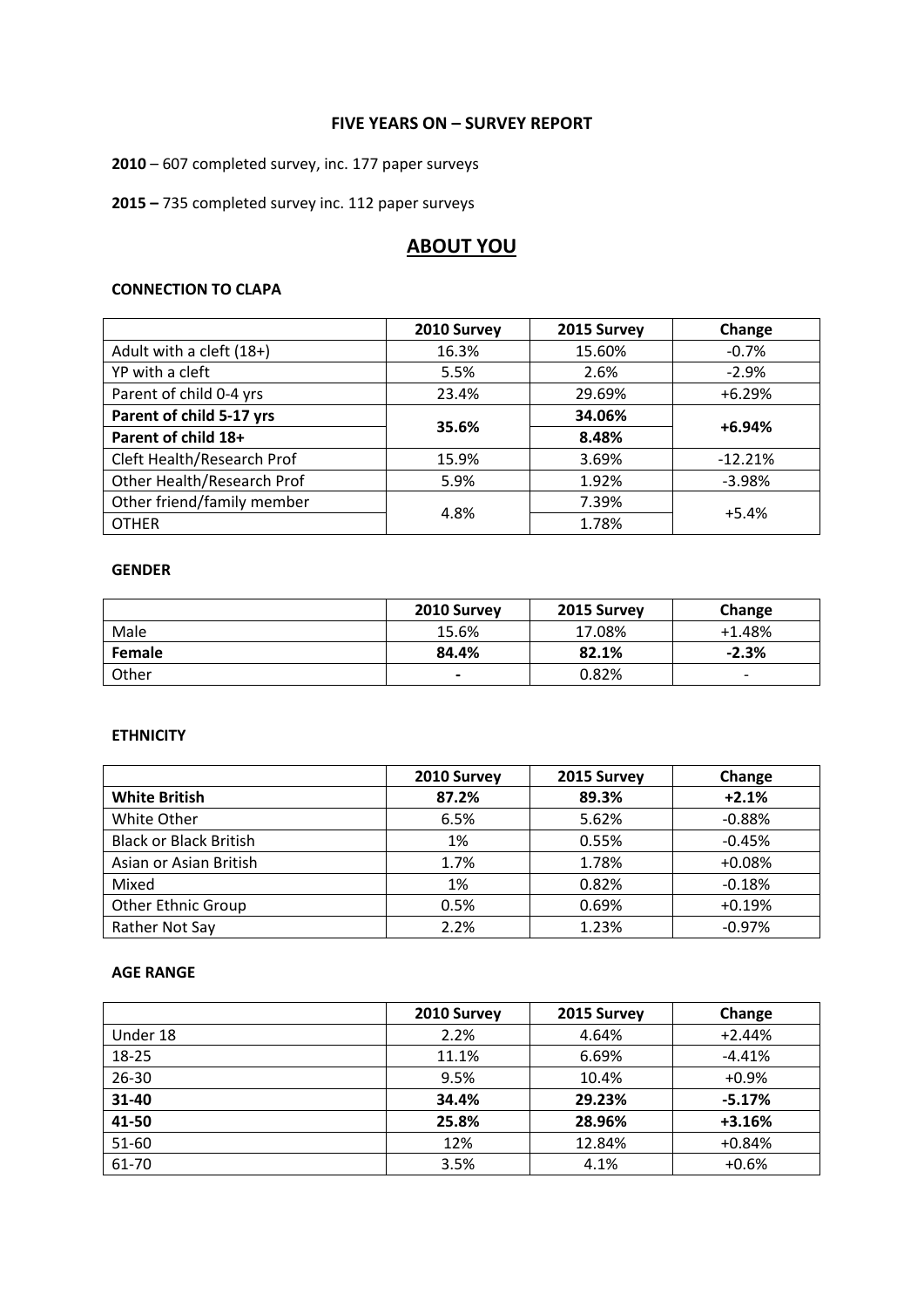| $\mathbf{z}$<br>. .    | 1.4% | 2.05% | $C = 0$<br>70            |
|------------------------|------|-------|--------------------------|
| Ra.<br>not sav<br>her: |      | 09% د | $\overline{\phantom{0}}$ |

# **APPROXIMATE ANNUAL INCOME (excl. benefits or government assistance)**

|                             | 2010 Survey | 2015 Survey | Change |
|-----------------------------|-------------|-------------|--------|
| Below £15,000               |             | 13.4%       |        |
| £15,000 - 24,999            |             | 14.52%      |        |
| £25,000 - £34,999           |             | 14.66%      |        |
| £35,000 - £49,999           |             | 15.21%      |        |
| £50,000 - £70,000           |             | 13.69%      |        |
| Above £70,000               |             | 12.31%      |        |
| Don't know / rather not say |             | 16.46%      |        |

### **UK REGION**

|                                | 2010 Survey | 2015 Survey | Change |
|--------------------------------|-------------|-------------|--------|
| Central England                |             | 13.7%       |        |
| East of England                |             | 9.32%       |        |
| North East England             |             | 8.49%       |        |
| North West England             |             | 10.96%      |        |
| Northern Ireland               |             | 1.64%       |        |
| Scotland                       |             | 9.59%       |        |
| <b>South East England</b>      |             | 27.12%      |        |
| South West England             |             | 9.73%       |        |
| Wales                          |             | 4.25%       |        |
| None - ROI                     |             | 0.27%       |        |
| None - outside of UK & Ireland |             | 1.23%       |        |
| Don't Know                     |             | 3.70%       |        |

# **CLAPA LOCAL**

# **ARE YOU INVOLVED WITH YOUR LOCAL BRANCH?**

|                                       | 2010 Survey | 2015 Survey | Change   |
|---------------------------------------|-------------|-------------|----------|
| YES - I volunteer with my Branch      | 5.9%        | 8.03%       | $+2.13%$ |
| YES - I have attended Branch events   | 12.9%       | 11.68%      | $-1.22%$ |
| NO - Would consider it                | 15.5%       | 23.21%      | $+7.71%$ |
| NO - Would like to, no local Branch   | 9%          | 11.24%      | $+2.24%$ |
| NO - Was involved, Branch inactive    |             | 3.50%       |          |
| NO-Not interested                     | 3.9%        | 7.59%       | $+3.69%$ |
| NO - Not relevant to me               | 5.5%        | 4.23%       | $-1.27%$ |
| NO - Didn't know about Branches       | 21.7%       | 16.2%       | $-5.5%$  |
| NO - Other reason                     | 10.5%       | 14.31%      | $+3.81%$ |
| Don't know (if I'm a 'Branch member') | 12.1%       |             |          |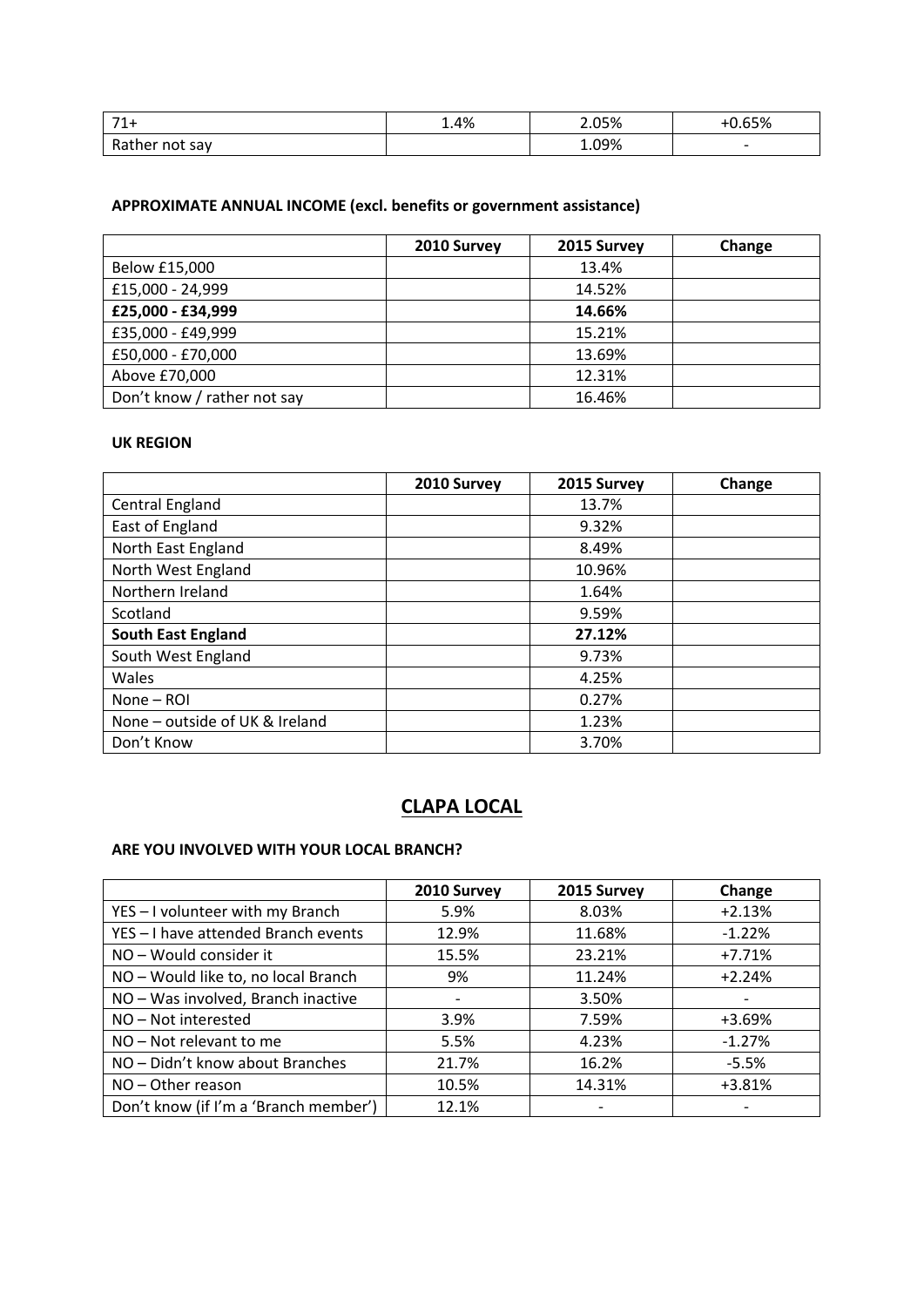#### **DO YOU ATTEND A HAPPY FACES GROUP?**

|                              | 2010 Survey | 2015 Survey | Change |
|------------------------------|-------------|-------------|--------|
| $YES - regularly$            |             | 0.88%       |        |
| YES - not regularly          |             | 3.08%       |        |
| NO - would consider it       |             | 14.81%      |        |
| $NO - not$ relevant to me    |             | 14.96%      |        |
| NO - not close enough        |             | 11.44%      |        |
| NO - didn't know about these |             | 35.04%      |        |
| $NO - not interested$        |             | 8.5%        |        |
| $NO - other reason$          |             | 11.29%      |        |

### **DO YOU KNOW WHO YOUR REGIONAL COORDINATOR IS?**

|                                | <b>ALL RESPONSES</b> | <b>REGIONS WITH RCS</b> |
|--------------------------------|----------------------|-------------------------|
| <b>YES</b>                     | 20.71%               | 25.49%                  |
| NO – Have one, not sure who    | 16.57%               | 17.16%                  |
| $NO - Not sure if we have one$ | 60.21%               | 56.13%                  |
| $N/A - We don't have one$      | 2.51%                | 1.23%                   |

### **DO YOU THINK CLAPA's MOVE TOWARDS MORE REGIONAL SUPPORT HAS BEEN SUCCESSFUL?**

|                         | <b>ALL RESPONSES</b> | <b>REGIONS WITH RCs</b> |
|-------------------------|----------------------|-------------------------|
| <b>YES</b>              | 20.18%               | 20.05%                  |
| YES, but not in my area | 10.16%               | 8.31%                   |
| Somewhat successful     | 11.63%               | 13.2%                   |
| No                      | 7.36%                | 6.85%                   |
| <b>Not Sure</b>         | 50.66%               | 51.59%                  |

#### **DO YOU THINK IT'S IMPORTANT FOR CLAPA TO HAVE A LOCAL PRESENCE?**

|            | 2010 Survey | 2015 - ALL | Change   | 2015 - RCs |
|------------|-------------|------------|----------|------------|
| <b>YES</b> | 88.8%       | 91.16%     | $+2.36%$ | 91.22%     |
| <b>NO</b>  | 1.8%        | 1.33%      | $-0.47%$ | 1.22%      |
| DON'T KNOW | 9.3%        | 7.51%      | $-1.79%$ | 7.56%      |

# **CLAPA NATIONAL**

# **ARE YOU A MEMBER OF CLAPA NATIONAL (2010) / DO YOU CONSIDER YOURSELF TO BE PART OF THE CLAPA COMMUNITY (2015)?**

|                 | 2010 Survey | 2015 - ALL | Change   | 2015 - RCs |
|-----------------|-------------|------------|----------|------------|
| <b>YES</b>      | 47.8%       | 50.3%      | $+2.5%$  | 52.12%     |
| <b>NO</b>       | 27.7%       | 27.66%     | $-0.04%$ | 27.76%     |
| <b>NOT SURE</b> | 24.5%       | 22.04%     | $-2.8%$  | 22.11%     |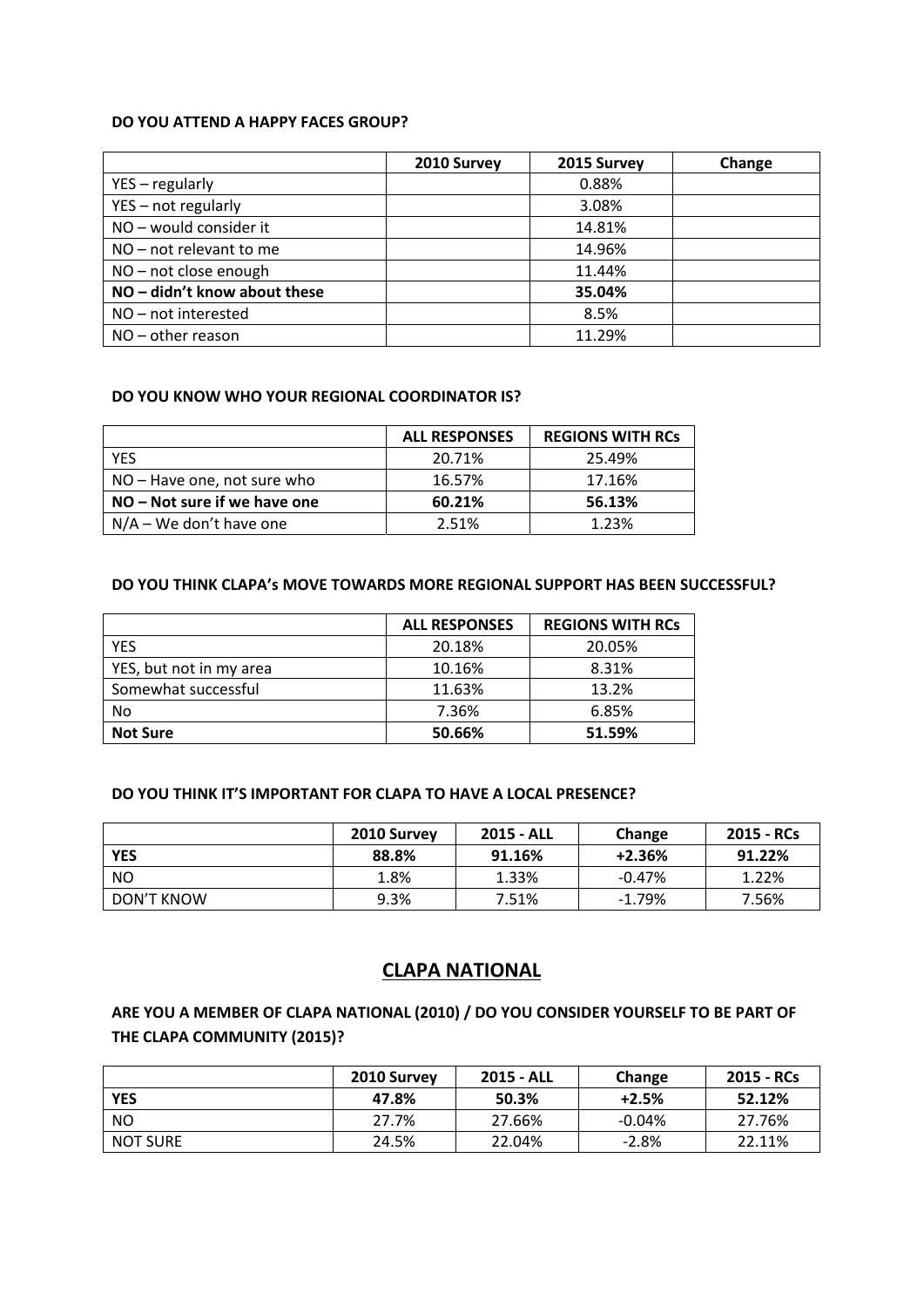### **DO YOU RECEIVE REGULAR CONTACT FROM CLAPA?**

|                               | 2010 Survey | 2015 Survey | Change |
|-------------------------------|-------------|-------------|--------|
| Yes-regular e-newsletters     |             | 46.61%      |        |
| Yes-local e-mailings          |             | 23.45%      |        |
| Yes - CLAPA News              |             | 46.31%      |        |
| Yes - from CLAPA Staff Member |             | 6.49%       |        |
| Yes - social media            |             | 27.29%      |        |
| Not sure                      |             | 3.39%       |        |
| No.                           |             | 12.68%      |        |

### **WHY JOIN CLAPA?**

|                                      |                | 2015 Survey     |              |        |
|--------------------------------------|----------------|-----------------|--------------|--------|
|                                      | 2010 Survey    | <b>Priority</b> | <b>Score</b> | Change |
| To be kept up to date about the      |                |                 |              |        |
| latest developments in cleft lip and | 1              | 1               | 249          |        |
| palate                               |                |                 |              |        |
| To get support from others affected  |                | 2               | 222          |        |
| by cleft                             |                |                 |              |        |
| Support CLAPA as an organisation     | $\mathfrak{p}$ | 3               | 218          |        |
| To get information about NATIONAL    | 5              | 4               | 214          |        |
| events & activities                  |                |                 |              |        |
| To receive CLAPA News and/or e-      | 2              | 5               | 210          |        |
| newsletters                          |                |                 |              |        |
| To be a part of a cleft community    |                | 6               | 204          |        |
| To get information about LOCAL       | 5              |                 | 194          |        |
| activities and events                |                |                 |              |        |

# **WHY NOT JOIN CLAPA?**

|                                  | 2010 Survey | 2015 Survey | Change    |
|----------------------------------|-------------|-------------|-----------|
| Didn't know I could join CLAPA   | 63.7        | 47.95%      | $-13.75%$ |
| Not interested                   | 6.5%        | 8.19%       | $+1.69%$  |
| Doesn't seem relevant to me      | 21%         | 14.62%      | $-6.38%$  |
| Don't want to receive e-mails or | 12.1%       | 1.17%       | $-10.93%$ |
| magazines                        |             |             |           |
| Other                            |             | 28.07%      |           |

**ARE THERE ANY OTHER CLAPA COMMUNITY BENEFITS YOU THINK WE SHOULD PROVIDE MEMBERS?**

|          | 2010 Survey | 2015 Survey | Change                   |
|----------|-------------|-------------|--------------------------|
| No       |             | 16.4        | $\,$                     |
| Not Sure |             | 72.99       | $\,$                     |
| Yes      |             | 10.61       | $\overline{\phantom{0}}$ |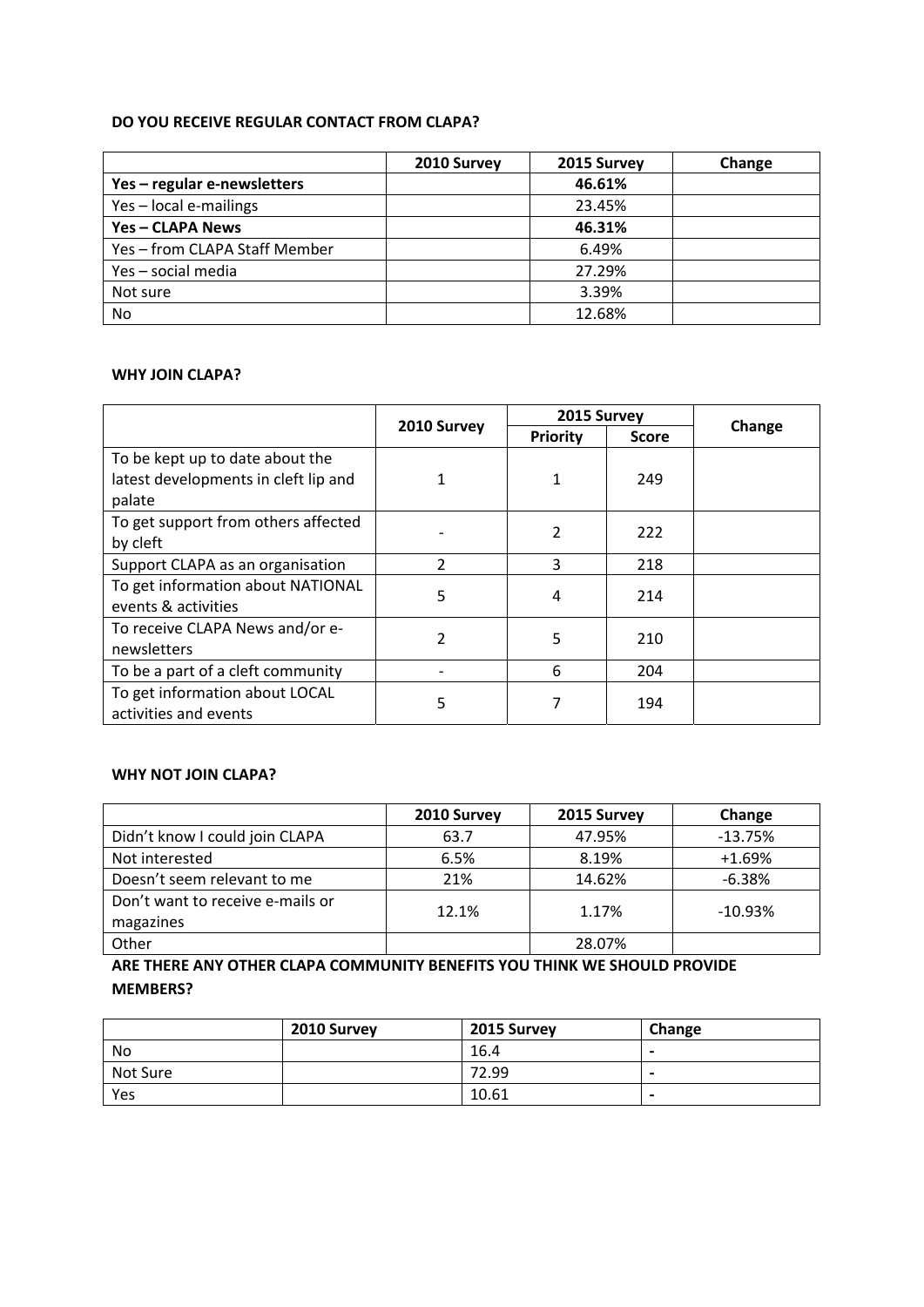### **RESPONSES**

- More information/resources
- More activities/resources/involvement for adult/older children
- More information/resources for speech therapy

### **WOULD IT AFFECT YOU PROFESSIONALLY/PERSONALLY IF CLAPA CEASED TO EXIST?**

|            | 2010 Survey | 2015 Survey | Change    |
|------------|-------------|-------------|-----------|
| Yes        | 58%         | 42.81%      | $+12.73%$ |
| A Little   |             | 27.92%      |           |
| No         | 22%         | 17.94%      | $-4.06%$  |
| Don't Know | 20%         | 11.34%      | $-8.66%$  |

### **WOULD YOU CONSIDER PAYING AN ANNUAL SUBSCRIPTION FEE FOR CLAPA NEWS?**

|                                  | 2010 Survey | 2015 Survey | Change |
|----------------------------------|-------------|-------------|--------|
| Yes - $£5$                       |             | 15.3%       |        |
| Yes - $£10$                      |             | 4.57%       |        |
| Yes - £15                        |             | 0.63%       |        |
| Yes - £20                        |             | 1.89%       |        |
| Yes - but voluntary              |             | 36.44%      |        |
| No - shouldn't be a fee          |             | 25.24%      |        |
| No- not interested in CLAPA news |             | 5.52%       |        |
| No – should be sent to anyone    |             | 5.52%       |        |
| making a regular donation        |             |             |        |
| Don't know about CLAPA News      |             | 4.89%       |        |

# **RANK CLAPA'S ACTIVITIES IN TERMS OF HOW IMPORTANT THEY ARE TO YOU (1 most, 7 least)**

|                                  | 2010 Survey | 2015 Survey | 2015 ONLINE |
|----------------------------------|-------------|-------------|-------------|
| Promoting parent & patient       |             |             |             |
| involvement with cleft           |             | 6           |             |
| research                         |             |             |             |
| Raising awareness of cleft       | 3           | 3           | 3           |
| <b>Emotional support</b>         | 4           |             | 2           |
| (parent/peer contacts)           |             |             |             |
| Providing information            | 5           | 4           | 4           |
| Campaigning to improve NHS       | 2           | 5           | 5           |
| services                         |             |             |             |
| Practical support services (e.g. |             |             |             |
| feeding)                         |             |             |             |
| Activities & events for people   | 6           |             | 6           |
| affected by cleft                |             |             |             |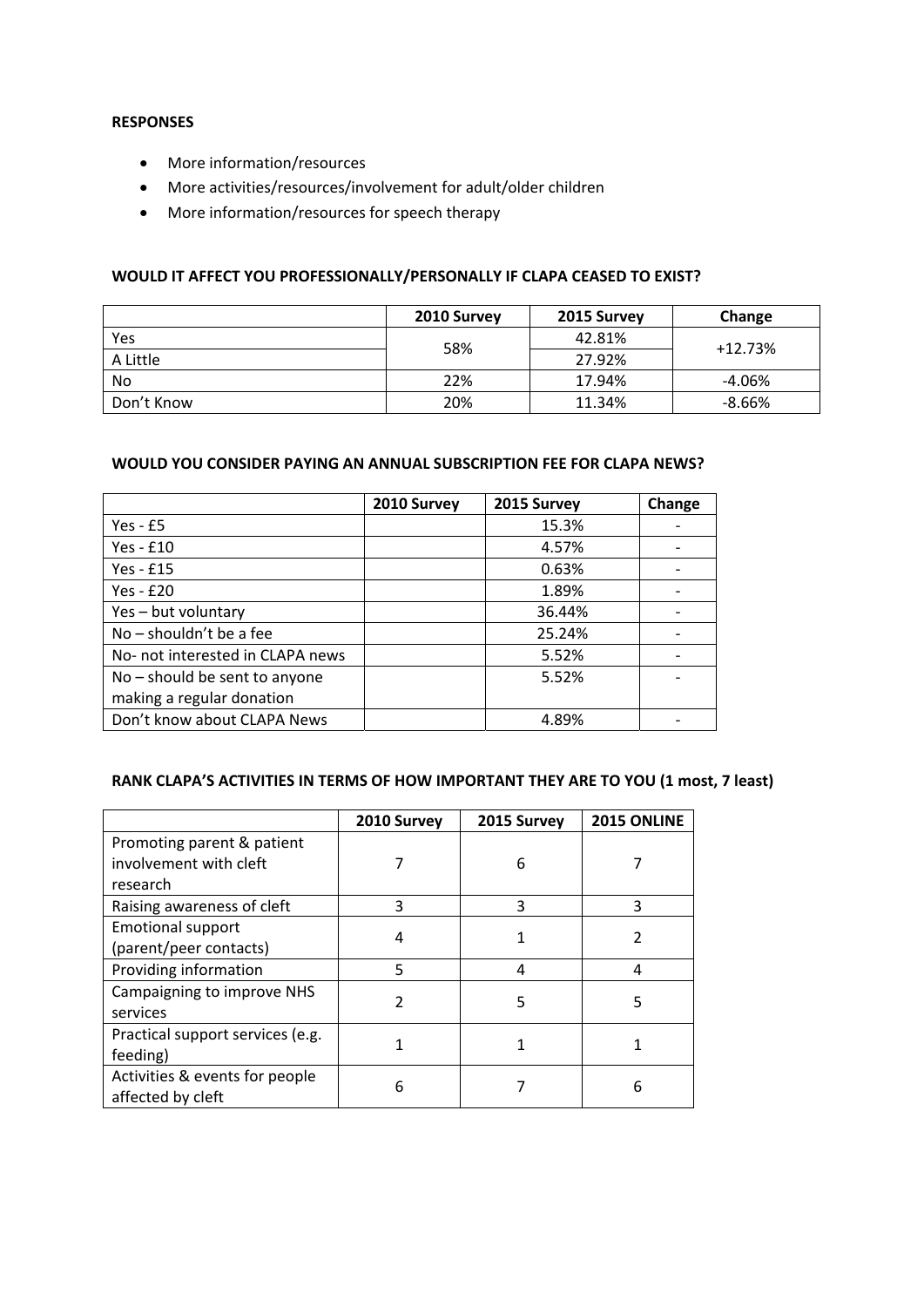### **2015 ‐ WHAT DOES CLAPA DO WELL? WHAT SHOULD CLAPA IMPROVE?**

|                                                                         | <b>DOES WELL</b> | <b>SHOULD IMPROVE</b> |
|-------------------------------------------------------------------------|------------------|-----------------------|
| Communication with the public (raising awareness of<br>cleft and CLAPA) | 43.19%           | 55.36%                |
| Communication with our community/membership                             | 38.89%           | 21.46%                |
| Representing people affected by cleft                                   | 60.57%           | 21.24%                |
| Acting on feedback from our community                                   | 17.56%           | 17.6%                 |
| Supporting mothers                                                      | 55.91%           | 22.10%                |
| Supporting fathers                                                      | 38.71%           | 21.46%                |
| Supporting adults with cleft                                            | 29.93%           | 22.32%                |
| Supporting children & young people                                      | 49.28%           | 28.11%                |
| Supporting other friends & family members                               | 20.43%           | 20.60%                |
| Information about cleft                                                 | 69.35%           | 21.67%                |
| Feeding service (bottles & teats)                                       | 71.68%           | 18.45%                |
| National Events (e.g. conference)                                       | 31.00%           | 11.8%                 |
| Regional & local events (e.g. sponsored walks, parties)                 | 27.24%           | 27.9%                 |
| <b>Fundraising support</b>                                              | 33.51%           | 18.24%                |
| Volunteer Support                                                       | 20.79%           | 18.67%                |

# **2010 ‐ WHAT SHOULD CLAPA PROVIDE IN THE FUTURE?**

- ‐ Info about treatment options
- ‐ Cleft‐related products to buy, wider range of bottles
- ‐ Advice on benefits and financial aid
- ‐ DVDs and video info
- ‐ Offer support directly to parents who get starter packs keep in touch
- ‐ Advice/helpline
- ‐ Half day seminars with experts

# **2010 – WHAT SHOULD CLAPA IMPROVE?**

- ‐ Greater public awareness
- ‐ More local events
- ‐ Publicise our plans more
- ‐ Emotional support
- ‐ Narrowing activities down to be more focused
- ‐ Better activities for children

### **WHICH CLAPA SERVICES HAVE YOU (OR YOUR CHILD) EVER USED OR ACCESSED?**

|                                          | 2010 Survey | 2015 Survey | Change    |
|------------------------------------------|-------------|-------------|-----------|
| <b>Buying Feeding Equipment</b>          | 58%         | 59.79%      | $-+0.79%$ |
| Free Welcome Pack for new parents        | 42.8%       | 46.44%      | +3.66%    |
| Information leaflets (printed)           | 74.2%       | 58.01%      | $-16.19%$ |
| Website                                  | 85%         | 71.35%      | $-13.35%$ |
| <b>CLAPA News magazine</b>               | 73.7%       | 58.54%      | $-15.16%$ |
| CYP Residential Weekends/ day activities | 15%         | 4.27%       | $-10.73%$ |
| <b>CLAPA Conference</b>                  | 12.8%       | 10.14%      | $-2.66%$  |